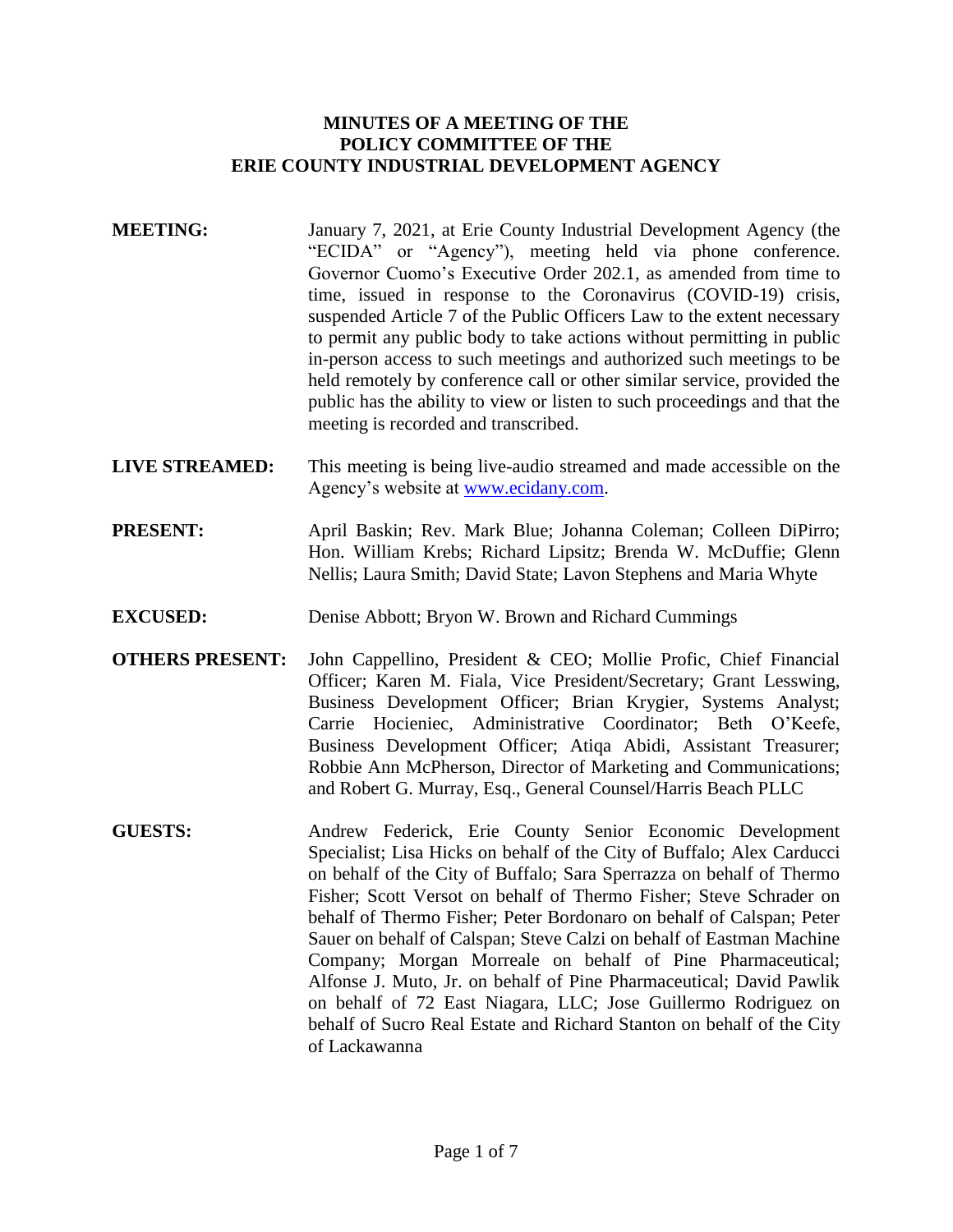There being a quorum present at 9:01 a.m., the Meeting of the Policy Committee was called to order by Mr. Lipsitz.

## **MINUTES**

The minutes of the December 8, 2020 Policy Committee meeting and December 10, 2020 Special Policy Committee meeting were presented. Upon motion made by Ms. DiPirro and seconded by Mr. Krebs, the aforementioned Policy Committee meeting minutes were then unanimously approved.

## **PROJECT MATRIX**

Mr. Cappellino reviewed the Agency's Project Matrix. Mr. Lipsitz directed that the report be received and filed.

At this point in time, Mr. Blue joined the meeting.

# **PROJECT PRESENTATIONS**

72 East Niagara Street, LLC, 72 East Niagara Street, Tonawanda, New York. Mr. Cappellino presented this proposed real property tax abatement benefit project involving the adaptive re-use of a former church and school building in the City of Tonawanda into 14, 1-and 2-bedroom apartments, along with 4,000 sq. ft. of commercial space. The apartments will be available to residents at or below 80% of the average median income (AMI).

At this point in time, Ms. McDuffie, Ms. Whyte and Ms. Baskin joined the meeting.

Mr. Cappellino stated that in exchange for providing the real property tax abatement benefits, the approval of this project will be conditioned upon adherence to certain material terms and conditions with respect to the potential modification, recapture and/or termination of financial assistance as follows:

| Condition               | Term                       | <b>Recapture Provision</b>                     |
|-------------------------|----------------------------|------------------------------------------------|
|                         |                            | Investment amount equal to or greater than 85% |
|                         |                            | of project amount.                             |
|                         |                            | Total Project Amount = $$2,836,736$            |
| <b>Total Investment</b> | At project completion      | $85\% = $2,411,225$                            |
|                         |                            | Maintain base $= 17$                           |
|                         |                            | Create 85% of Projected                        |
|                         |                            | Projected $=$ 3                                |
|                         | Coincides with 7-year      | $85\% = 2$                                     |
| Employment              | <b>PILOT</b>               | Recapture Employment: 19                       |
|                         |                            | Adherence to policy including quarterly        |
| Local Labor             | <b>Construction Period</b> | reporting                                      |

# **Draft Recapture Material Terms**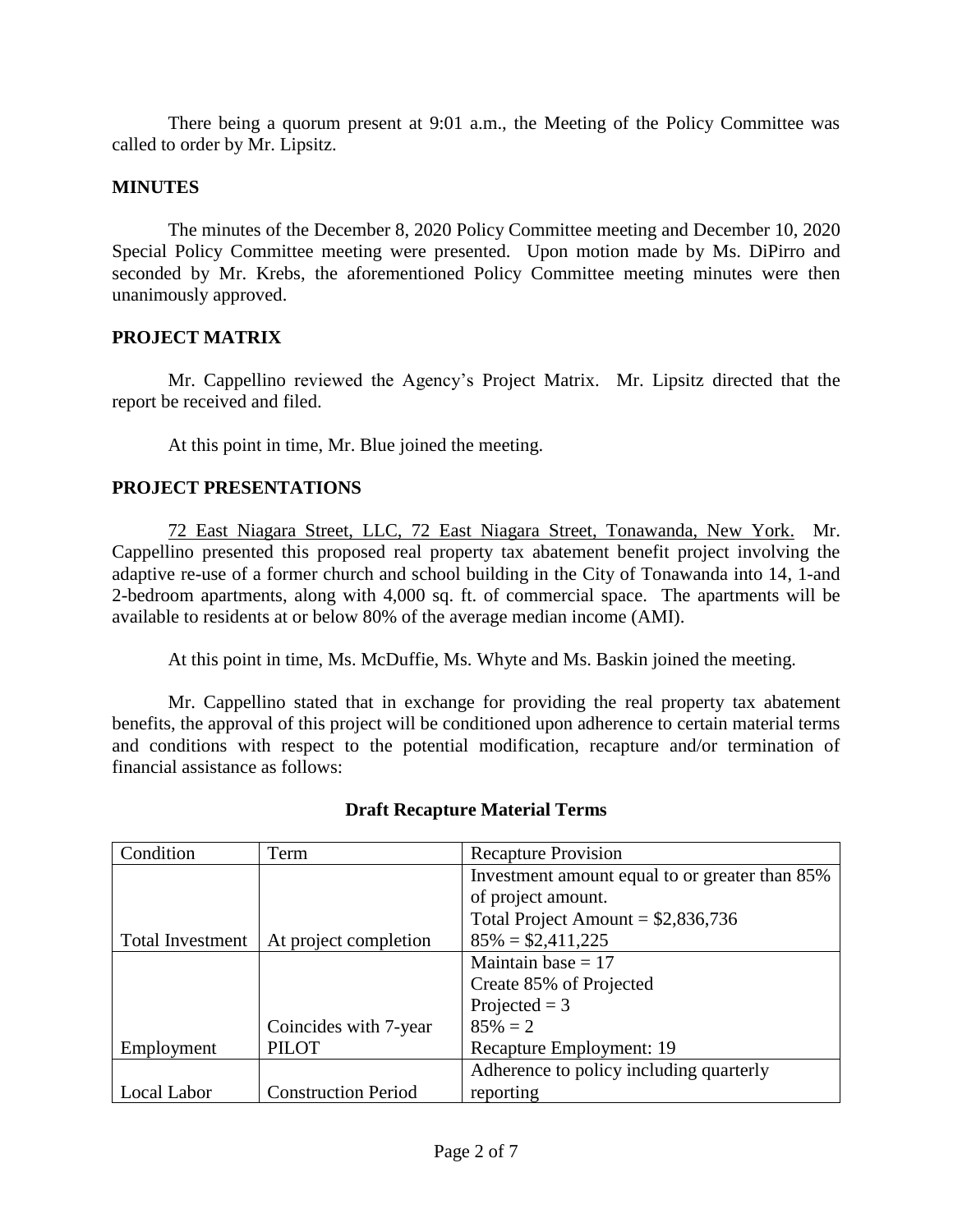| Pay Equity               | Coincides with 7-year<br><b>PILOT</b> | Adherence to policy              |
|--------------------------|---------------------------------------|----------------------------------|
| Unpaid Tax               | Coincides with 7-year<br><b>PILOT</b> | Adherence to policy              |
|                          | Coincides with 7-year                 |                                  |
| Recapture Period   PILOT |                                       | Recapture of real property taxes |

Mr. Blue moved and Mr. Krebs seconded to recommend the project as proposed be forwarded to the members of the ECIDA Board for approval. Mr. Lipsitz called for the vote and the project was then unanimously approved.

Calspan Corporation, LLC, 40 Sonwil Drive, Cheektowaga, New York. Ms. Fiala presented this proposed sales tax, mortgage recording tax and real property tax abatement benefits project involving the acquisition of a 65,000 sq. ft. existing facility which will house two highly precise and powerful test stands which will be utilized to evaluate automotive restraints, seating and interior equipment according to domestic and international safety standards.

Ms. Smith spoke in favor of the project.

Ms. McDuffie spoke in favor of the project.

Ms. Whyte spoke in favor of the project.

Ms. Fiala stated that in exchange for providing the sales and use tax, mortgage recording tax exemption and real property tax abatement benefits, the approval of this project will be conditioned upon adherence to certain material terms and conditions with respect to the potential modification, recapture and/or termination of financial assistance as follows:

| <b>Draft Recapture Material Terms</b> |  |  |
|---------------------------------------|--|--|
|---------------------------------------|--|--|

| Condition               | Term                       | <b>Recapture Provision</b>                     |
|-------------------------|----------------------------|------------------------------------------------|
|                         |                            | Investment amount equal to or greater than 85% |
|                         |                            | of project amount.                             |
|                         |                            | Total Project Amount = $$13,500,000$           |
| <b>Total Investment</b> | At project completion      | $85\% = $11,475,000$                           |
|                         |                            | Maintain base $= 144$ FTE                      |
|                         |                            | Create 85% of Projected                        |
|                         |                            | Projected $= 20$                               |
|                         | Coincides with 10-year     | $85\% = 17$                                    |
| Employment              | <b>PILOT</b>               | Recapture Employment = $161$                   |
|                         |                            | Adherence to policy including quarterly        |
| Local Labor             | <b>Construction Period</b> | reporting                                      |
|                         | Coincides with 10-year     |                                                |
| Pay Equity              | <b>PILOT</b>               | Adherence to policy                            |
|                         | Coincides with 10-year     |                                                |
| Unpaid Tax              | <b>PILOT</b>               | Adherence to policy                            |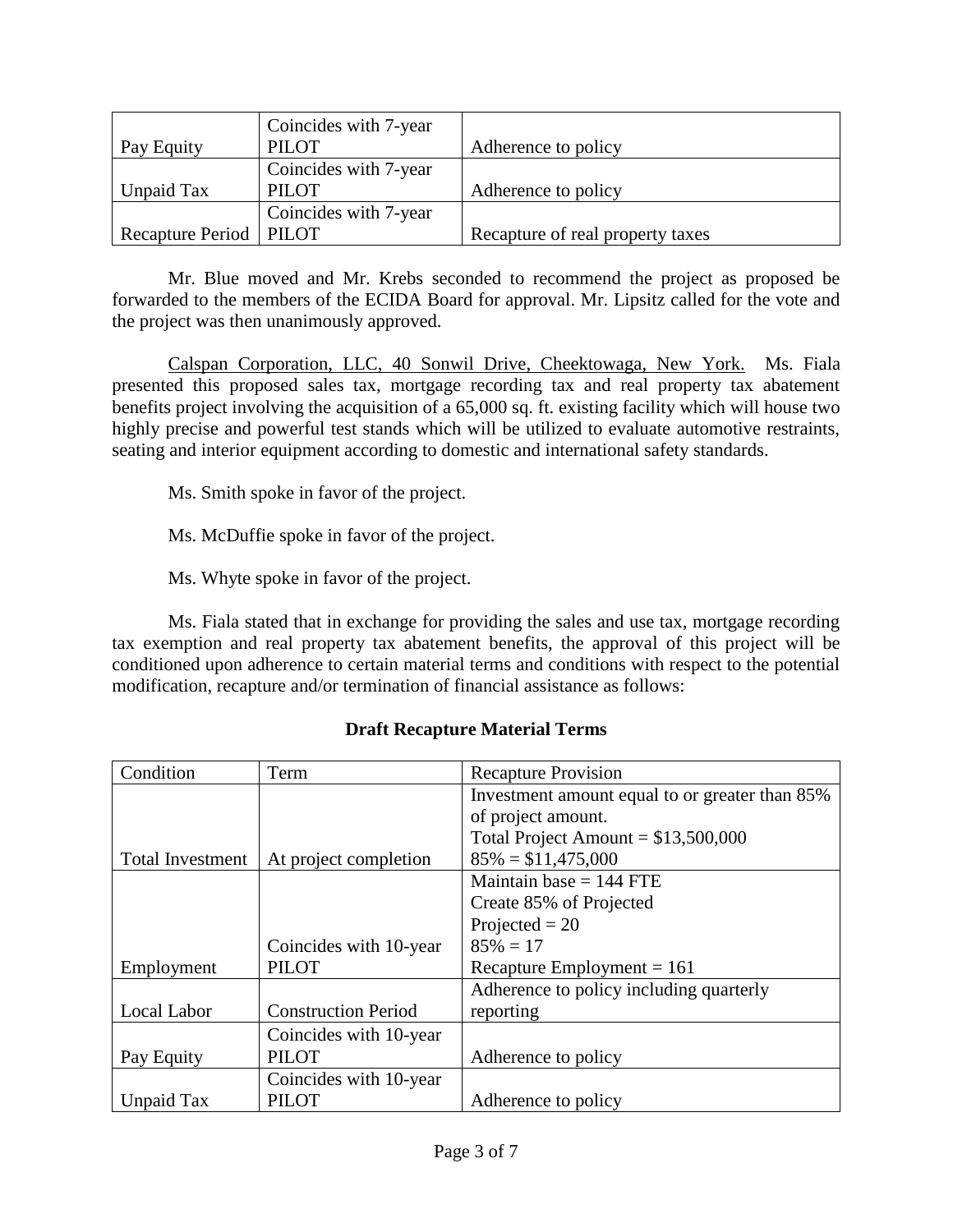|                          | Coincides with 10-year   Recapture of state and local sales taxes, |
|--------------------------|--------------------------------------------------------------------|
| Recapture Period   PILOT | mortgage recording tax and real property taxes                     |

Ms. McDuffie moved and Ms. Whyte seconded to recommend the project as proposed be forwarded to the members of the ECIDA for approval. Mr. Lipsitz called for the vote and the project was then unanimously approved.

Eastman Machine Company, 775 & 779 Washington Street, Buffalo, New York. Mr. Cappellino presented this proposed sales tax, mortgage recording tax and real property tax abatement benefits project involving the construction of an approximately 7,400 sq. ft. expansion to the company's existing 130,000 sq. ft. facility. The planned use for the space includes storage for purchased items that are to be used in the assembly process.

Mr. Cappellino stated that in exchange for providing the sales and use tax, mortgage recording tax exemption and real property tax abatement benefits, the approval of this project will be conditioned upon adherence to certain material terms and conditions with respect to the potential modification, recapture and/or termination of financial assistance as follows:

| Condition               | Term                       | <b>Recapture Provision</b>                     |
|-------------------------|----------------------------|------------------------------------------------|
|                         |                            | Investment amount equal to or greater than 85% |
|                         |                            | of project amount.                             |
|                         |                            | Total Project Amount = $$1,665,000$            |
| <b>Total Investment</b> | At project completion      | $85\% = $1,415,250$                            |
|                         |                            | Maintain base $= 126$                          |
|                         |                            | Create 85% of Projected                        |
|                         |                            | Projected = $3$                                |
|                         | Coincides with 7-year      | $85\% = 2$                                     |
| Employment              | <b>PILOT</b>               | Recapture Employment $= 128$                   |
|                         |                            | Adherence to policy including quarterly        |
| Local Labor             | <b>Construction Period</b> | reporting                                      |
|                         | Coincides with 7-year      |                                                |
| Pay Equity              | <b>PILOT</b>               | Adherence to policy                            |
|                         | Coincides with 7-year      |                                                |
| Unpaid Tax              | <b>PILOT</b>               | Adherence to policy                            |
|                         | Coincides with 7-year      | Recapture of state and local sales taxes,      |
| Recapture Period        | <b>PILOT</b>               | mortgage recording tax and real property taxes |

# **Draft Recapture Material Terms**

Mr. Blue moved and Ms. Smith seconded to recommend the project as proposed be forwarded to the members of the ECIDA for approval. Mr. Lipsitz called for the vote and the project was then unanimously approved.

Life Technologies Corporation-North Expansion (subsidiary of Thermo Fisher Scientific, Inc.), 3175 Staley Road, Grand Island, New York. Ms. Fiala presented this proposed sales tax and real property tax abatement benefits project involving the construction of an approximately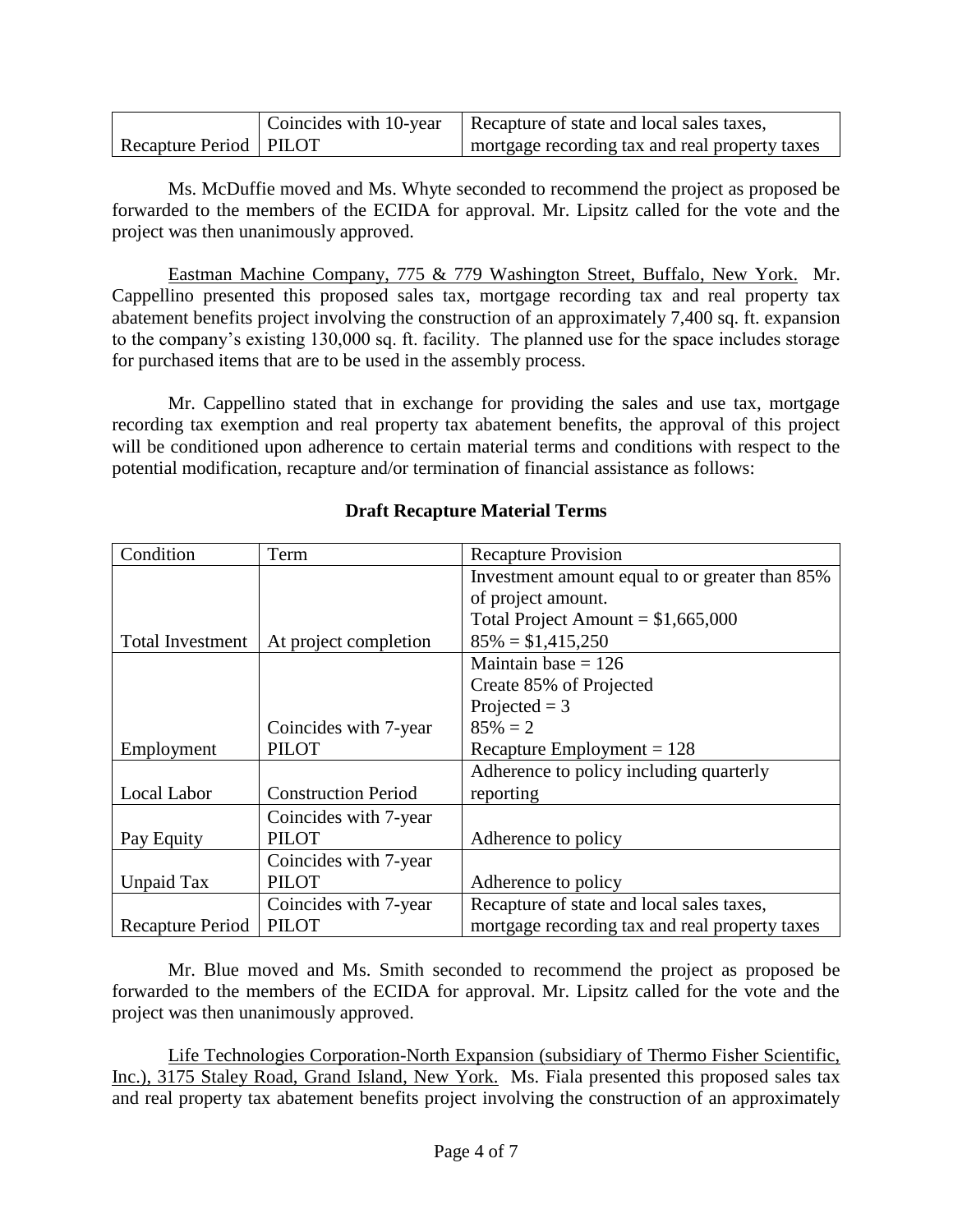69,000 sq. ft. expansion to the company's existing 300,000 sq. ft. facility. The new facility will be utilized for the production of liquid animal origin free (AOF) liquid media products. The company will also be adding approximately \$36M in manufacturing equipment in order to increase production capacity.

Ms. Fiala stated that in exchange for providing the sales and use tax and real property tax abatement benefits, the approval of this project will be conditioned upon adherence to certain material terms and conditions with respect to the potential modification, recapture and/or termination of financial assistance as follows:

| Condition               | Term                       | <b>Recapture Provision</b>                        |
|-------------------------|----------------------------|---------------------------------------------------|
|                         |                            | Investment amount equal to or greater than 85%    |
|                         |                            | of project amount.                                |
|                         |                            | Total Project Amount = $$85,000,000$              |
| <b>Total Investment</b> | At project completion      | $85\% = $72,250,000$                              |
|                         |                            | Maintain base $= 807$                             |
|                         |                            | Create 85% of Projected                           |
|                         |                            | Projected = $60$                                  |
|                         | Coincides with 10-year     | $85\% = 51$                                       |
| Employment              | <b>PILOT</b>               | Recapture Employment = $858$                      |
|                         |                            | Adherence to policy including quarterly           |
| Local Labor             | <b>Construction Period</b> | reporting                                         |
|                         | Coincides with 10-year     |                                                   |
| Pay Equity              | <b>PILOT</b>               | Adherence to policy                               |
|                         | Coincides with 10-year     |                                                   |
| Unpaid Tax              | PILOT                      | Adherence to policy                               |
|                         | Coincides with 10-year     | Recapture of state and local sales taxes and real |
| Recapture Period        | <b>PILOT</b>               | property taxes                                    |

# **Draft Recapture Material Terms**

Ms. McDuffie spoke in favor of the project but questioned as to where the company sources workforce and if workers have challenges accessing the facility.

Mr. Schrader, on behalf of Thermo Fisher, stated the company searches throughout the area and he is not aware of any transportation issues.

Mr. Stephens expressed support for the project.

Mr. Blue moved and Ms. McDuffie seconded to recommend the project as proposed be forwarded to the members of the ECIDA for approval. Mr. Lipsitz called for the vote and the project was then unanimously approved.

Pine Pharmaceuticals, LLC, 355 Riverwalk Parkway, Tonawanda, New York. Ms. Fiala presented this proposed sales tax, mortgage recording tax and real property tax abatement benefits project involving the construction of an approximately 50,000 sq. ft. expansion to the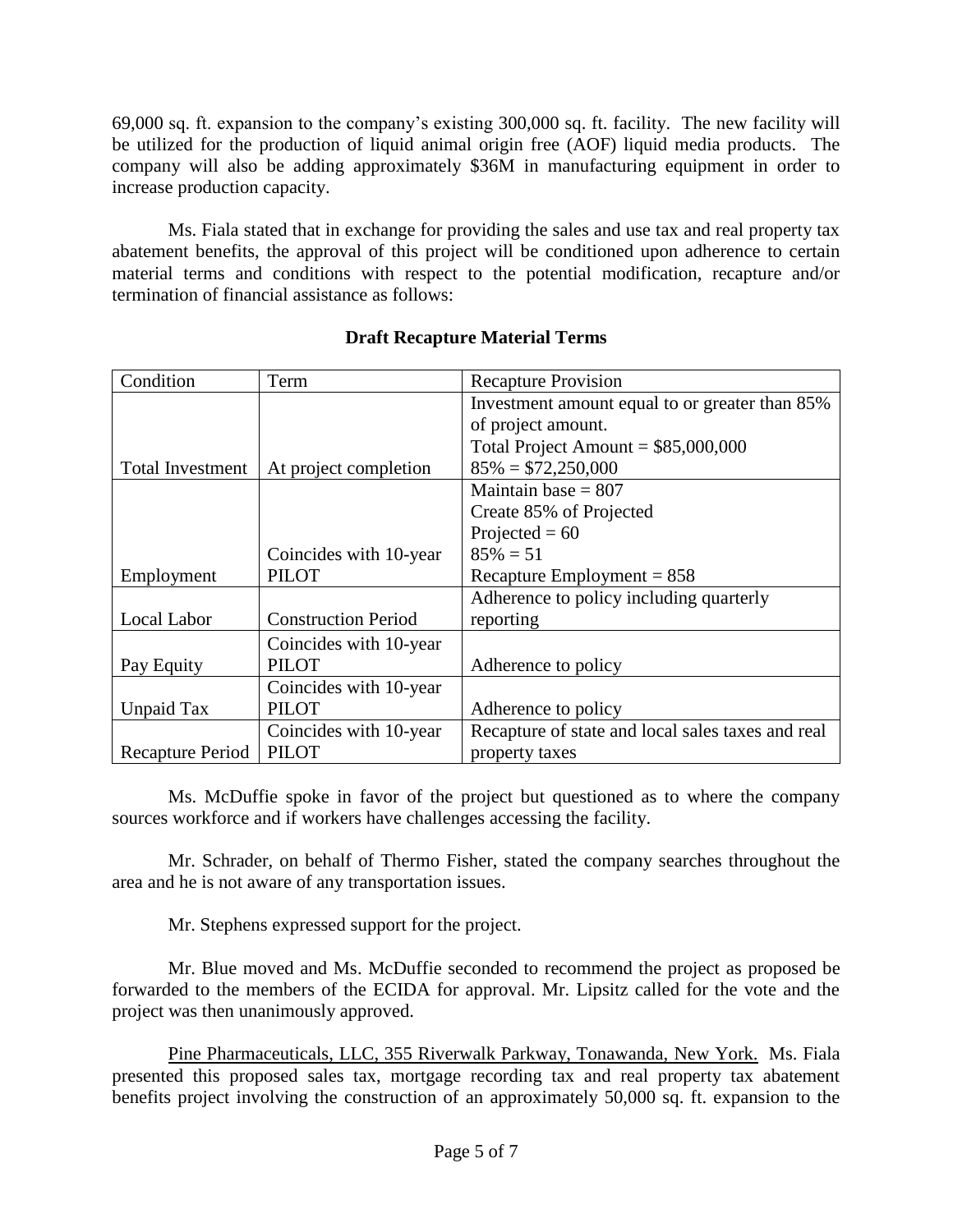company's existing 25,000 sq. ft. facility in the Riverview Solar Technology Park. Since the company is a sterile compounder, significant purchases will be made to equip new cleanrooms.

Ms. Fiala stated that in exchange for providing the sales and use tax, mortgage recording tax exemption and real property tax abatement benefits, the approval of this project will be conditioned upon adherence to certain material terms and conditions with respect to the potential modification, recapture and/or termination of financial assistance as follows:

| Condition               | Term                       | <b>Recapture Provision</b>                     |
|-------------------------|----------------------------|------------------------------------------------|
|                         |                            | Investment amount equal to or greater than 85% |
|                         |                            | of project amount.                             |
|                         |                            | Total Project Amount = $$8,615,000$            |
| <b>Total Investment</b> | At project completion      | $85\% = $7,322,750$                            |
|                         |                            | Maintain base $= 80$ FTE                       |
|                         |                            | Create 85% of Projected                        |
|                         |                            | Projected = $40$                               |
|                         | Coincides with 10-year     | $85\% = 34$                                    |
| Employment              | <b>PILOT</b>               | Recapture Employment $= 114$                   |
|                         |                            | Adherence to policy including quarterly        |
| Local Labor             | <b>Construction Period</b> | reporting                                      |
|                         | Coincides with 10-year     |                                                |
| Pay Equity              | <b>PILOT</b>               | Adherence to policy                            |
|                         | Coincides with 10-year     |                                                |
| Unpaid Tax              | <b>PILOT</b>               | Adherence to policy                            |
|                         | Coincides with 10-year     | Recapture of state and local sales taxes,      |
| Recapture Period        | <b>PILOT</b>               | mortgage recording tax and real property taxes |

## **Draft Recapture Material Terms**

Ms. Smith spoke in favor of the project.

Mr. Blue queried as to types of jobs to be created. Mr. Muto, on behalf of Pine Pharmaceuticals, responded that the company will be looking to hire quality control and warehousing employees, and noted that the company advertises locally for new hires.

Ms. McDuffie moved and Mr. Blue seconded to recommend the project as proposed be forwarded to the members of the ECIDA for approval. Mr. Lipsitz called for the vote and the project was then unanimously approved.

Sucro Real Estate NY, LLC, 2303 Hamburg Turnpike, Lackawanna, New York. Mr. Cappellino presented this proposed sales tax, mortgage recording tax and real property tax abatement benefits project involving the renovation of two existing buildings on the former Bethlehem Steel site. The existing buildings encompass approximately 174,600 sq. ft. In addition, the company will construct a new 33,600 sq. ft. facility and purchase approximately \$6M of production equipment. The buildings will accommodate new bulk and finished product storage, logistical operations as well as sugar refining operations.